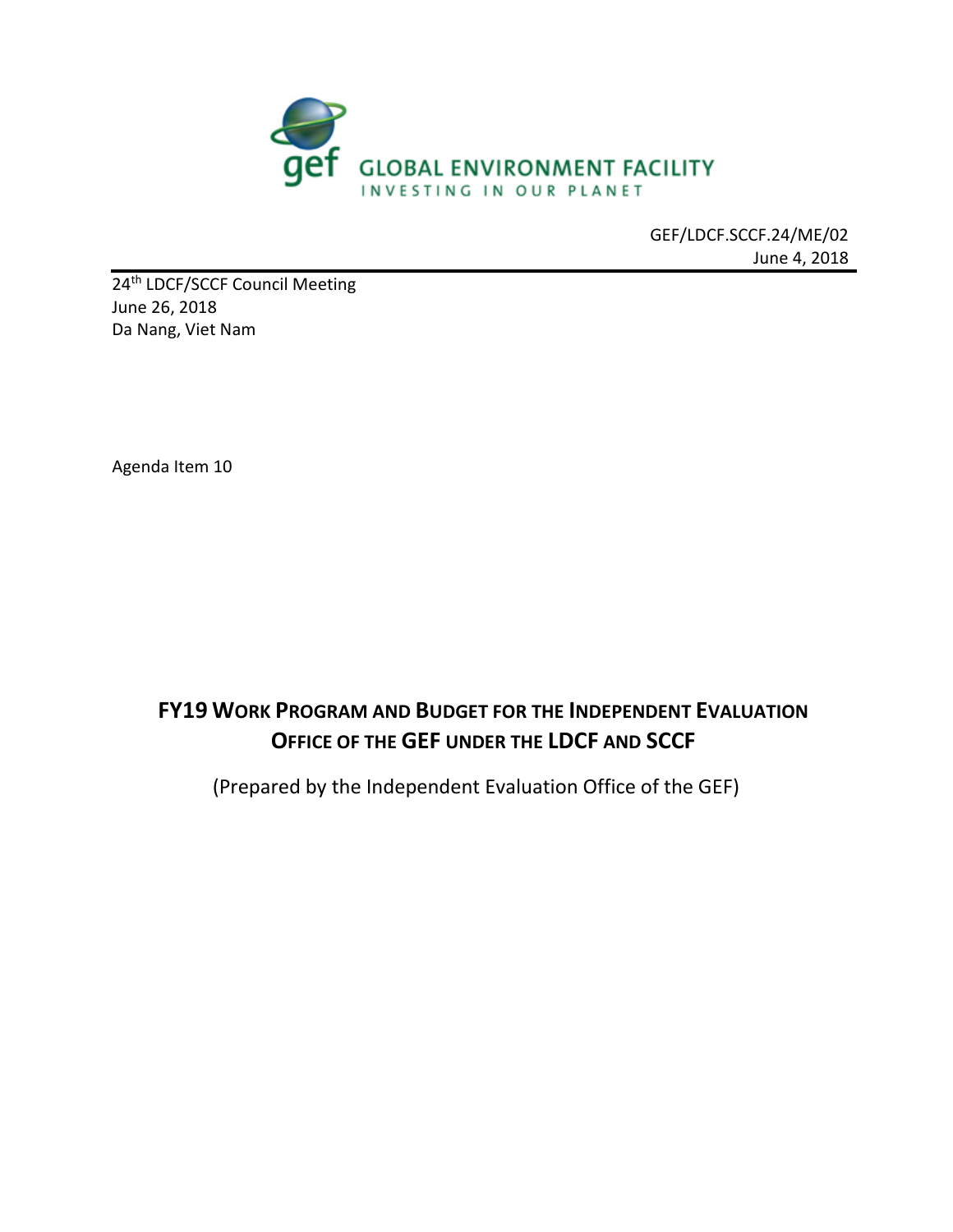#### **Recommended Council Decision**

The Council, having reviewed document GEF/LDCF.SCCF.24/ME/02, *FY19 Work Program and Budget for the Independent Evaluation Office of the GEF under LDCF/SCCF*, approves an annual budget of \$52,000 for the Independent Evaluation Office for fiscal year 2019 for the proposed work program:

- a) \$26,000 from the LDCF and
- b) \$26,000 from the SCCF.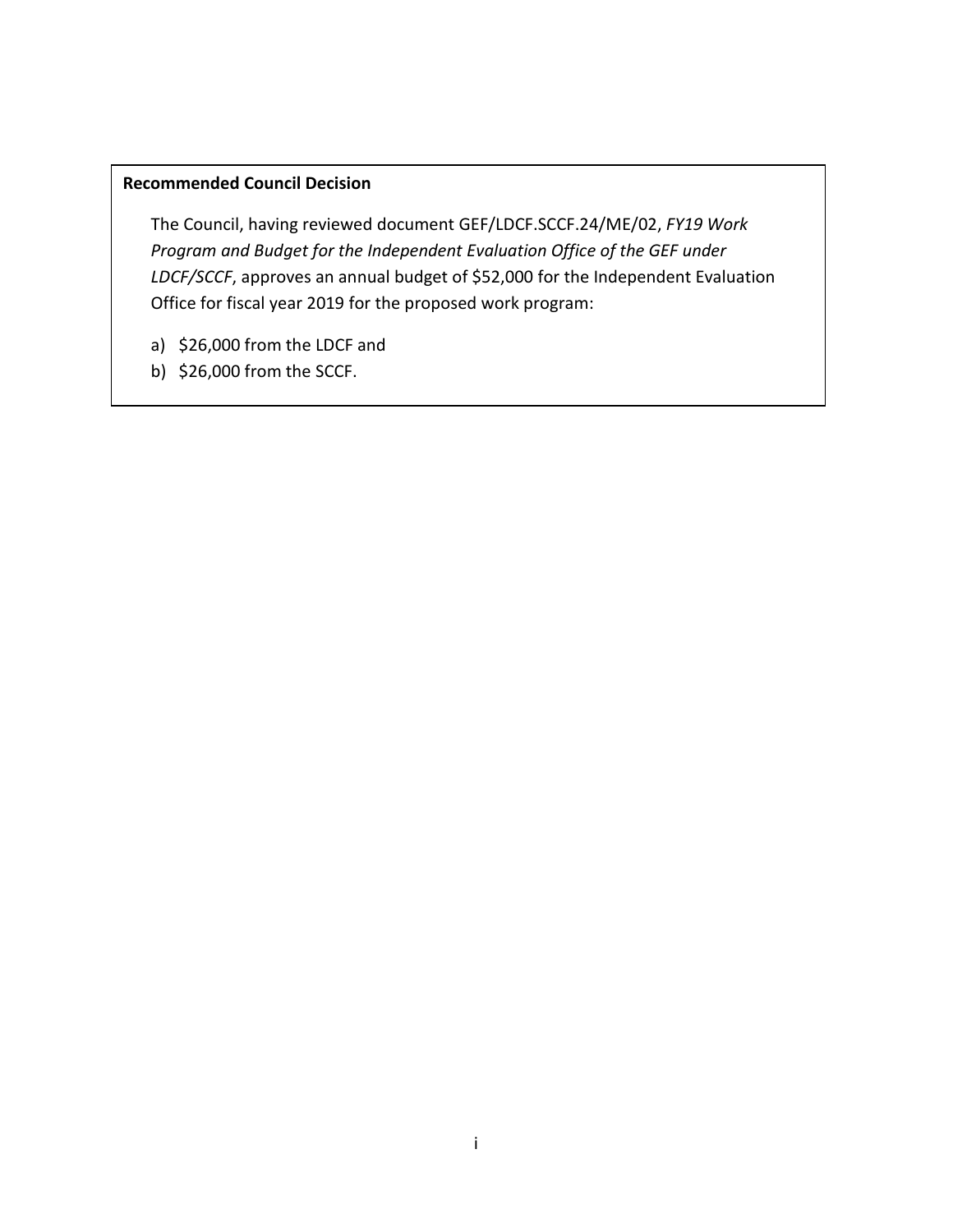#### **TABLE OF CONTENTS**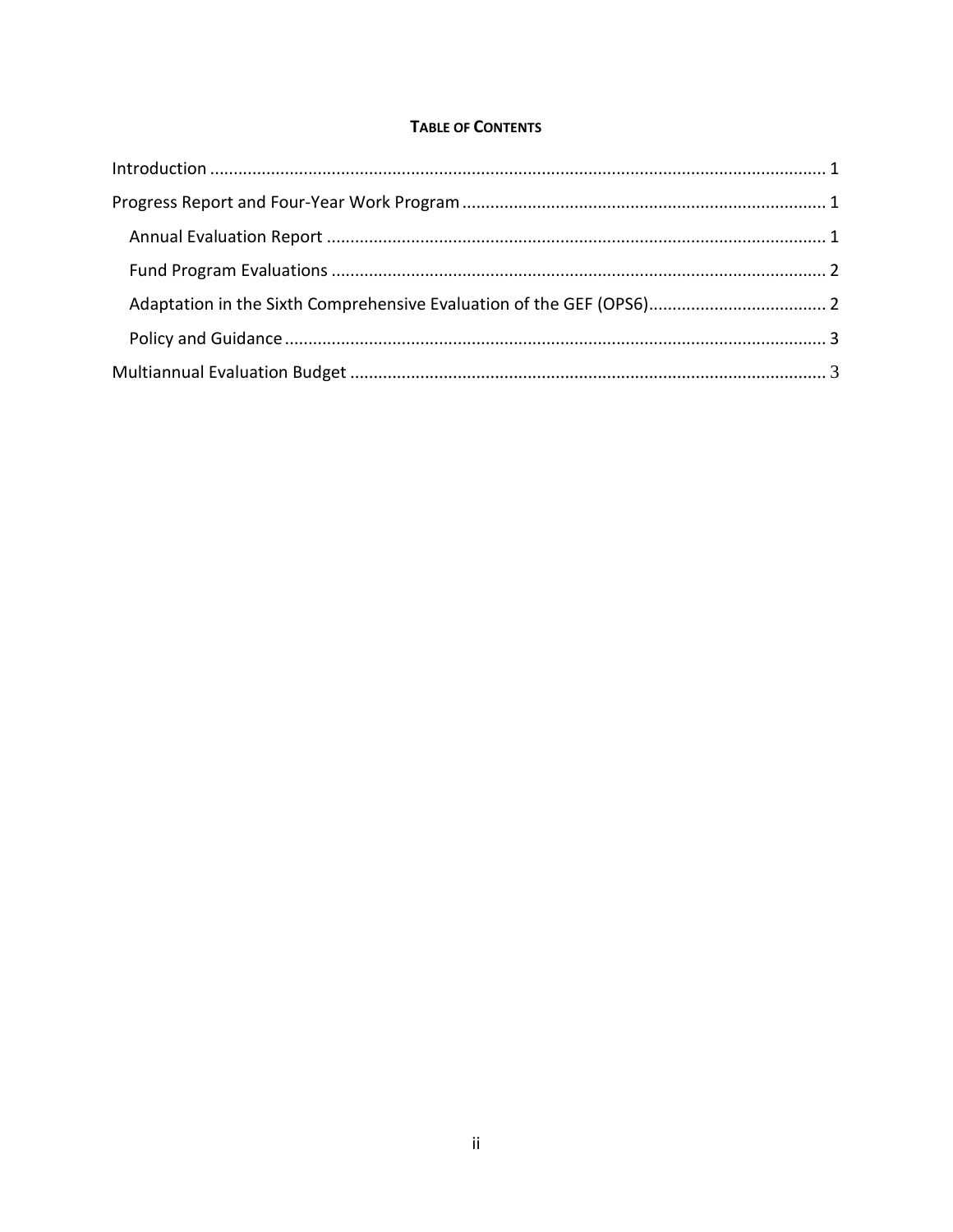#### <span id="page-3-0"></span>**INTRODUCTION**

1. During FY18 the IEO completed the activities of the annual work program approved by the LDCF/SCCF Council at the 22nd Council meeting in May 2017. The IEO prepared the LDCF/SCCF Annual Evaluation Report (AER) 2017 and included LDCF/SCCF in OPS6.

2. At the 18<sup>th</sup> LDCF/SCCF Council meeting the IEO introduced a multiannual budget for IEO's FY16-19 work program for LDCF/SCCF. This is in line with the practice for the GEF Trust Fund and accommodates multi-year evaluations such as OPS6 and knowledge sharing activities after the completion of evaluations. As the Funds mature the number of evaluations that are multi-year by nature will grow, while the budget is approved on an annual basis. Moving from a year-by-year work program to a four-year work program is in support of the development of a longer-term evaluation vision towards the Funds.

3. While the IEO continues to provide quality evaluations on the performance and results of the LDCF and SCCF for accountability purposes, the FY16-19 LDCF/SCCF work program is organized around the two strategic programming pillars as laid out in the *2014-2018 GEF Programming Strategy on Adaptation to Climate Change for the LDCF and SCCF*: integrating climate change adaptation into relevant policies, plans, programs and decision-making processes, and expanding synergies with other GEF focal areas and IAPs. The IEO has delivered evaluative evidence and lessons to help refine the strategic priorities contained in the GEF programming strategy on adaptation.

4. In May 2017, the LDCF/SCCF Council approved a budget for the IEO of \$73,000 for FY18. The IEO estimates that the budget will be fully used by the end of the fiscal year. This document presents a progress report on the activities completed by the IEO in FY18 and a work program and a budget for activities proposed for FY19.

#### <span id="page-3-1"></span>**PROGRESS REPORT AND FOUR-YEAR WORK PROGRAM**

#### <span id="page-3-2"></span>**Annual Evaluation Report**

5. The IEO has prepared the LDCF/SCCF Annual Evaluation Report 2017 (AER) to report on the performance of the LDCF and SCCF. It presents an assessment of the terminal evaluations of 19 completed LDCF and SCCF projects that were submitted to the IEO during the 2017 calendar year. This is the largest number of terminal evaluations since our annual analysis started five years ago. The AER 2017 covers 11 LDCF and 8 SCCF projects and reports on project outcomes and sustainability, and the quality of project monitoring and evaluation (M&E). The AER 2017 also reports on innovative approaches, gender considerations in these projects, and includes a synthesis of lesson learned from the 2017 cohort of completed projects. Please see GEF/LDCF.SCCF.24/ME/01.

6. The AER also presents management action records to track adoption of the LDCF/SCCF Council's decisions across the GEF partnership. The two LDCF/SCCF Council decisions taken at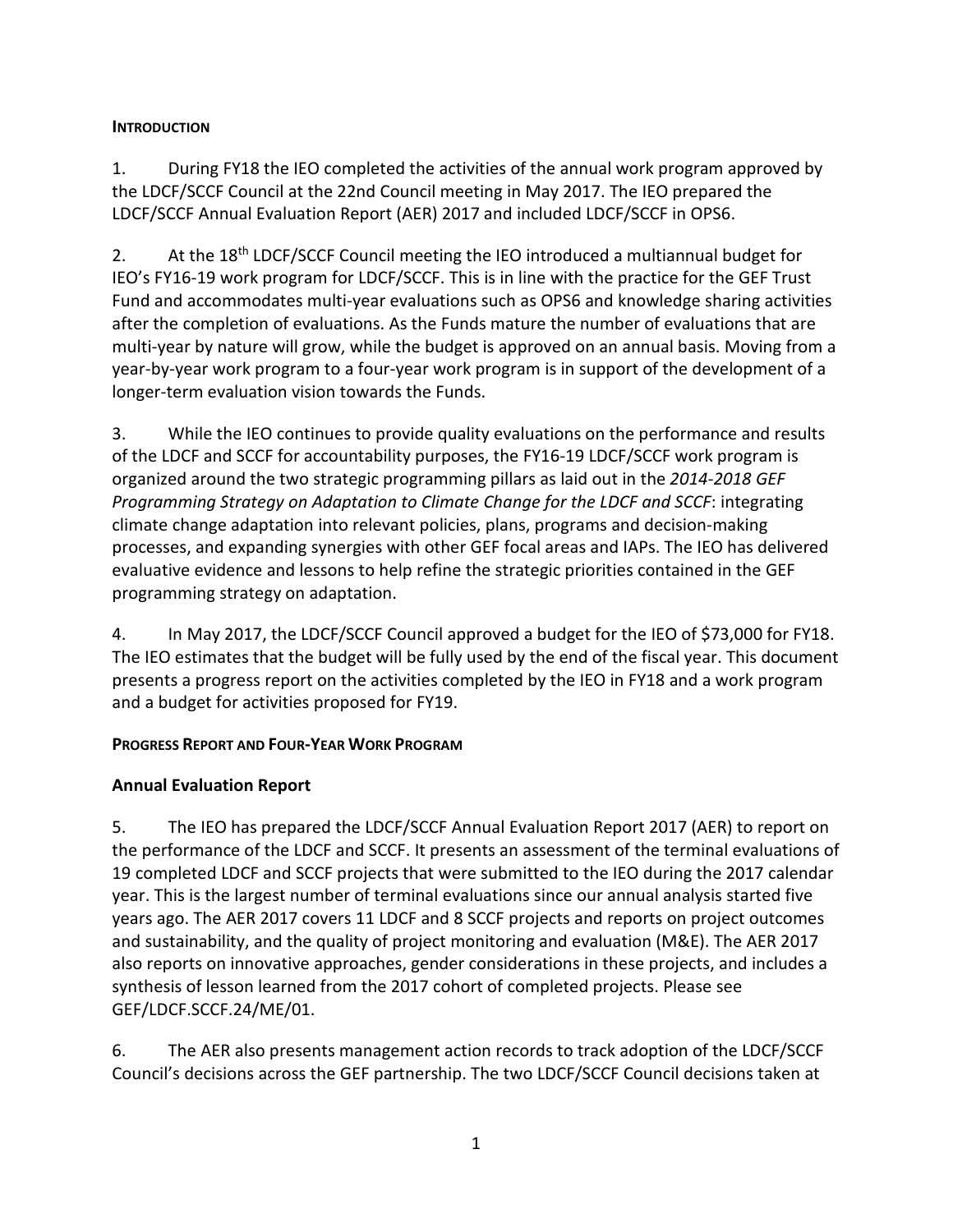the June 2016 meeting on the Program Evaluation of the LDCF and the May 2017 meeting on the Program Evaluation of SCCF are tracked in the AER 2017.

7. As the LDCF/SCCF portfolio matures the submission of an increasing number of terminal evaluations<sup>[1](#page-4-2)</sup> will permit more detailed assessment of the portfolio's performance, including project results, processes that may affect project results, M&E arrangements, gender considerations and innovative approaches. In FY19 the AER 2018 will assess the terminal evaluations that are submitted to the IEO during the 2018 calendar year. The IEO will also conduct a special study of the 48 terminal evaluations reported on in the first five AERs (2013- 2017). Of the 48 completed projects 27 are funded by LDCF and 21 are funded by SCCF. The assessment will be done in line with the LDCF/SCCF strategic programming pillars using information from mid-term reviews and other relevant project documents. The IEO will report on the findings in the AER 2018.

## <span id="page-4-0"></span>**Fund Program Evaluations**

8. The IEO conducted the program evaluation of the SCCF<sup>[2](#page-4-3)</sup> during FY17 as part of the Four-Year Work Program of the IEO approved by the LDCF/SCCF Council at its 18<sup>th</sup> meeting in June 2015. During FY18 the findings and recommendations of the program evaluation were disseminated through a graphically edited report and a four-page brief shared with SCCF stakeholders and published on the IEO website. The findings and recommendations were included in the Report of the GEF to the Twenty-third Session of the Conference of Parties to the UNFCCC. Findings were also shared through blog posts on Earth-Eval, an online community of practice hosted by the IEO. Findings and lessons learned on adaptation metrics and assessing progress were also shared at the second Global Adaptation Network forum meeting, which took place in Abu Dhabi in April 2018. Further dissemination of findings will take place at the Adaptation Futures conference 2018, that will take place in Cape Town in June 2018.

# <span id="page-4-1"></span>**Adaptation in the Sixth Comprehensive Evaluation of the GEF (OPS6)**

9. The IEO has synthesized conclusions and evaluative evidence on adaptation to climate change in the Sixth Comprehensive Evaluation of the GEF (OPS6) through LDCF/SCCF evaluations, GEF-6 evaluations, and OPS6 special studies and evaluations. OPS6 has brought in evaluative evidence from the LDCF/SCCF AERs completed since OPS5 and the Program Evaluations of the LDCF and SCCF. During GEF-6, adaptation to climate change was considered a focal area and included in IEO's evaluations of the GEF Trust Fund. Many of these evaluations have included LDCF/SCCF projects and/or covered projects that include adaptation to climate change activities, such as, the Evaluation of Multiple Benefits of GEF Support and the Annual Performance Report 2015. OPS6 special studies and evaluations also covered LDCF/SCCF financed activities and/or adaptation to climate change, including the Climate Change Focal Area Study, the Land Degradation Focal Area Study, the Evaluation of Gender Mainstreaming in

<span id="page-4-2"></span> $\overline{a}$  $1$  It is estimated that the number of terminal evaluations submitted will grow at an increasing rate.

<span id="page-4-3"></span><sup>&</sup>lt;sup>2</sup> IEO[, Program Evaluation of the Special Climate Change Evaluation,](http://www.thegef.org/council-meeting-documents/program-evaluation-special-climate-change-fund) May 2017. LDCF/SCCF Council Document GEF/LDCF.SCCF.22/ME/02.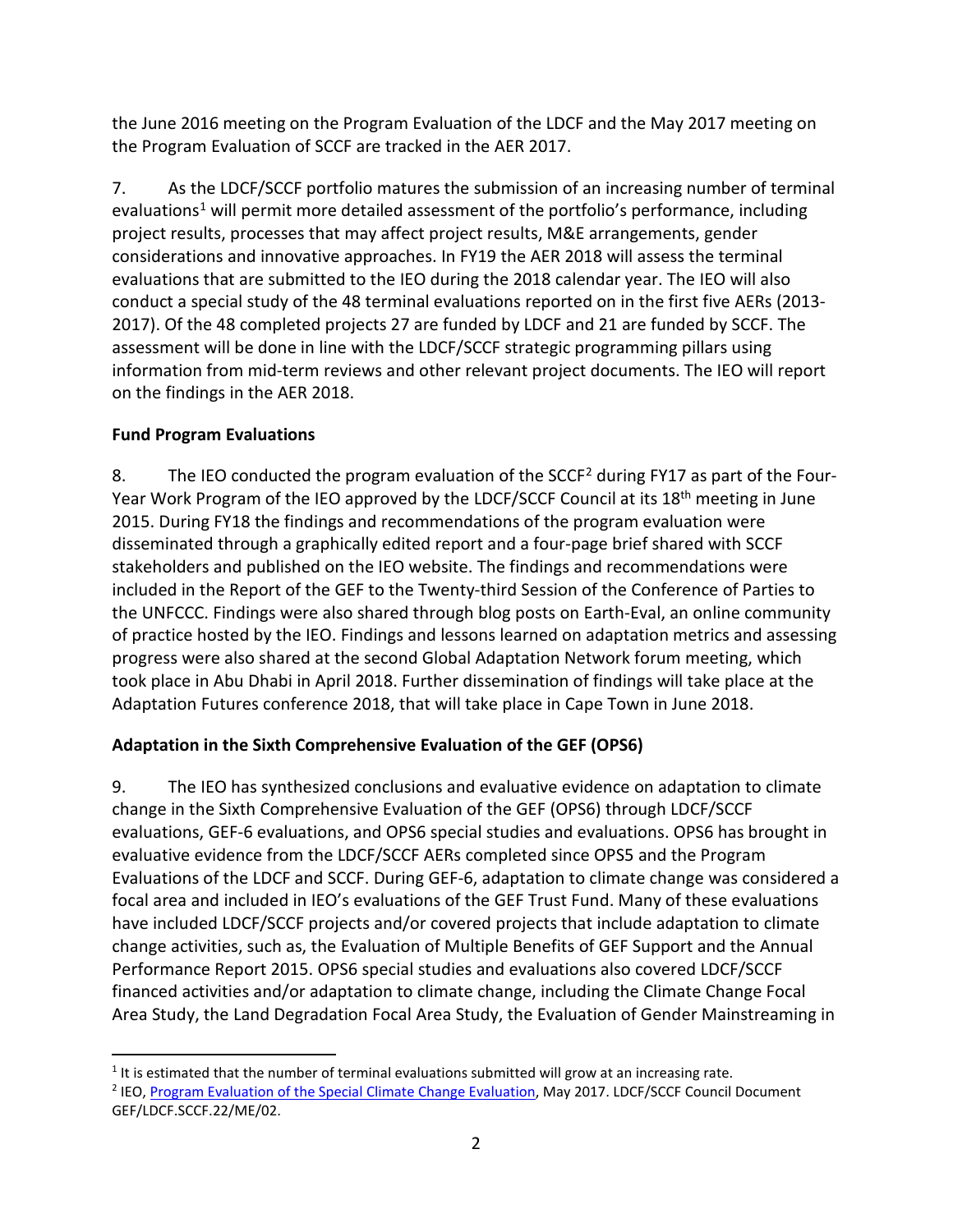the GEF, and evaluations and reviews like the Evaluation of GEF's Engagement with the Private Sector, Review of the Integrated Approach Pilot Programs, and performance reviews on project-level accomplishments, results-based management, and the project cycle. The final report of OPS6, *The GEF in the Changing Environmental Finance Landscape* and related evaluations are available on the IEO website: [http://www.gefieo.org/ops/ops-6.](http://www.gefieo.org/ops/ops-6)

## <span id="page-5-0"></span>**Policy and Guidance**

10. The GEF Monitoring and Evaluation Policy requires all full-size projects (medium-size projects are encouraged) to complete a terminal evaluation upon the completion of their implementation. Terminal evaluations are the responsibility of GEF Partner Agencies and recipients of GEF grants. The IEO has issued revised guidelines for GEF Agencies and evaluators for conducting terminal evaluation for full-size projects.<sup>[3](#page-5-2)</sup> The revised guidelines apply to LDCF/SCCF projects and programs and provide information on roles and responsibilities, and assessment of project results, monitoring and evaluation systems, and implementation.

11. The 2010 Monitoring and Evaluation Policy is being reviewed and updated given the evolving nature of the GEF partnership—notably including the expansion of the number of GEF Agencies. The IEO aims to present a revised Policy to the November 2018 Council meeting. Once the revised Policy has been adopted, the *Guidance Document: Monitoring and Evaluation in the LDCF/SCCF* (2014)<sup>4</sup> will be updated. This guidance document discusses the fundamentals of M&E practices within the context of the Funds' M&E policies and requirements, and provides guidance to apply the M&E Policy to LDCF/SCCF activities in accordance with GEF policies and practices. This work is planned for FY19.

#### <span id="page-5-1"></span>**MULTIANNUAL EVALUATION BUDGET**

12. The IEO introduced the first multiannual budget for IEO's FY16-19 work program for LDCF/SCCF in June 2015. Table 1 presents the estimated budget by activity and fiscal year for a total of \$320,000 for FY16-FY19. The amounts shown for the activities cover the cost of a Senior Evaluation Officer from the IEO to manage and contribute to the activities, and the cost of other IEO staff to carry out the activities.

13. The LDCF/SCCF Council approved a budget for the IEO of \$73,000 for FY18 at its 22nd meeting in May 2017. The IEO estimates that the budget will be fully used by the end of FY18. The IEO requests the LDCF\SCCF Council's approval for the proposed annual budget of \$52,000 for FY19 to cover the cost of the activities presented above.

<span id="page-5-2"></span> $\overline{a}$ <sup>3</sup> <http://www.gefieo.org/sites/default/files/ieo/evaluations/files/gef-guidelines-te-fsp-2017.pdf>

<span id="page-5-3"></span><sup>4</sup> <http://www.gefieo.org/sites/default/files/ieo/evaluations/gef-me-ldcf-sccf-2014.pdf>